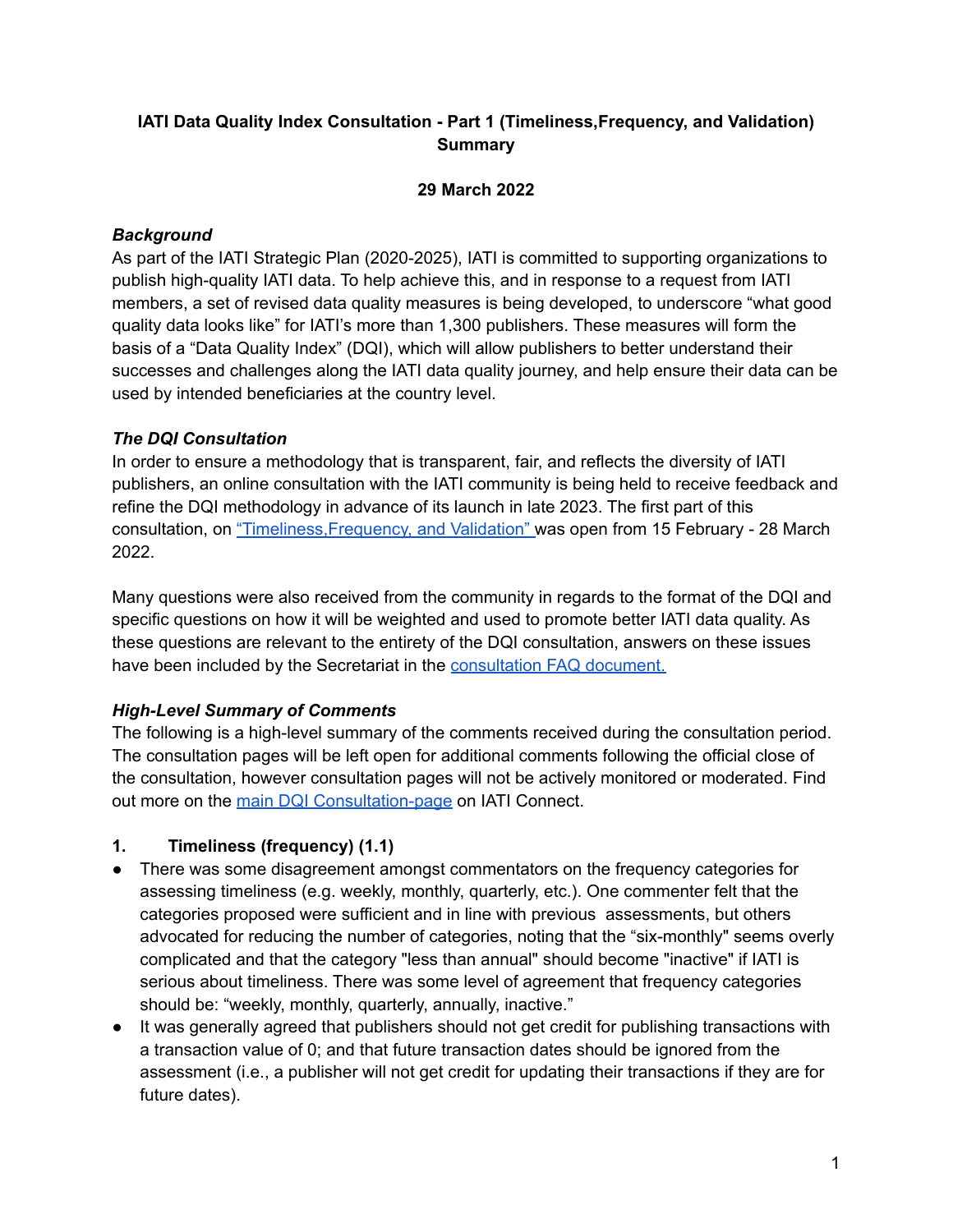# **2. Timelag (all transactions) (1.2.1)**

- There was some level of agreement on calling this measure "Timelag," and no additional suggestions were made.
- It was noted that the model implicit in the proposed DQI is that programs are implemented in a fully predictable and / or linear fashion and therefore data should be available at predictable and evenly spaced moments, but that many donors / types of funding do not conform with this model.
- There was a suggestion to improve the definition of "active activity" as often activities will have a planned and actual start date and only a planned end date: *\*Active activities refer to activities which have an actual-start-date in the past and a planned or actual-end-date in the* future. If actual start and / or end dates are not present, the planned start and end dates will *be used.*
- Following several questions / comments around why this measure focuses on the activity level, a point of clarity was made: during the last round of consultation there was a debate around using transaction updates as a proxy to see if an organization has updated their data. However, it was also the view that Timelag and Frequency were particularly pertinent to transaction data, and these measures are useful to data users. Hence, these two measures look at the latest transaction dates.
- It was suggested that the Timelag measure could be visualized in a range plot.

## **3. Timeliness (spend transactions) (1.2.2)**

- There was a good level of agreement that the proposed Timelag measures are based on an implicit business model of activities (programs, projects) with multiple transactions, which is not always the case, especially in more mature organizations: some publishers may have only a few major grants, with one payment per year (which should be recognized in finalizing the methodology for this measure).
- Commenters also noted that the proposed measures are potentially duplicative: Timelag in all transactions, then Timelag in spend transactions, then also in spend updates. There was a suggestion that this could possibly be adjusted for in the weighting portion of the consultation (part three).
	- Important to note that this Spend Transactions measure, like the Spend Updates measure (1.3), are primarily helping to assess the *timeliness* and *predictability* of the provision of spend data. How the measure is actually weighted will determine how publishers are assessed on the measure. This will be part of phase 3 of the DQI Consultation.
- One commenter advocated that zero values should be allowed in order to focus on recency of reporting rather than how quickly an organization is disbursing / spending money, but noted that there will need to be guidance / allowance for zero values when a publisher does not spend during a given period. They suggested that zero values are only applied for expenditures, not for disbursement, as the former are much more logically aggregated than the latter.
- There was also a recognition that there is a high potential for manipulation of this measure, and an open question posed around which measures are to be put in place to prevent this.